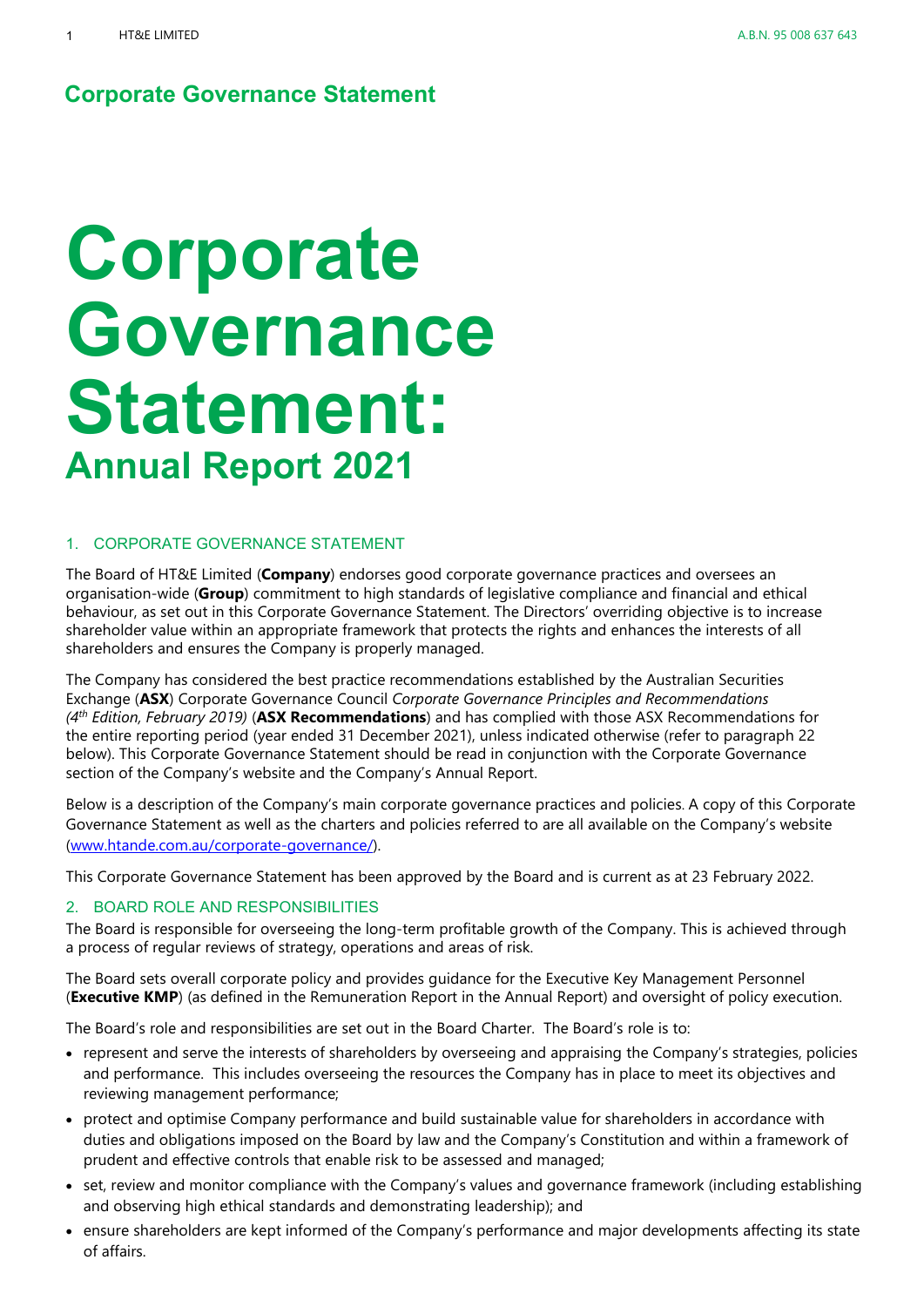The responsibilities of the Board include:

- selecting, appointing and evaluating from time to time the performance of, determining the remuneration of, and planning succession of, the Chief Executive;
- contributing to and approving management development of corporate strategy, including defining the Company's purpose, setting strategic objectives and approving operating budgets;
- monitoring corporate performance and management's implementation of the Company's strategy and promotion of the Company's values;
- approving the risk appetite within which the Board expects management to operate;
- monitoring systems of risk management, internal control and legal compliance. This includes reviewing procedures to identify the main financial and non-financial risks associated with the Company's businesses and the implementation of appropriate systems to manage these risks;
- reviewing the Company's risk management framework at least annually to satisfy itself that it continues to be sound and that the Company is operating with due regard to the risk appetite set by the Board;
- approving the annual operating budget, major capital expenditure, acquisitions and divestitures, and overseeing capital management, including approving dividend payments;
- monitoring and reviewing management processes aimed at ensuring the integrity of financial and other reporting;
- approving financial reports, profit forecasts and other reports required at law or under the ASX Listing Rules to be adopted by the Board;
- overseeing the Company's process for making timely and balanced disclosure of all material information concerning the Company that a reasonable person would expect to have a material effect on the price or value of the Company's securities;
- approving the Company's Code of Conduct, and monitoring the Company's culture;
- setting and reviewing the Company's governance policies;
- approving the objectives for achieving diversity in the composition of the Board, senior executive team and workforce generally;
- receiving information regarding material breaches of the Code of Conduct and Fraud Policy and reports of material incidents under the Whistleblower Policy;
- satisfying itself that the Company's remuneration framework is aligned with the Company's purpose, values, strategic objectives and risk appetite;
- reviewing the division of functions between the Board and management to ensure that it continues to be appropriate to the Company's needs;
- setting performance targets for the Chief Executive and Executive KMPs and considering performance against those targets and the remuneration outcomes;
- evaluating the performance of the Board and its Committees; and
- performing such other functions as are prescribed by law or nominated by the Board from time to time.

<span id="page-1-0"></span>Responsibility for the day-to-day operations of the Company is conferred on the Chief Executive who reports to the Board and provides the Board with information in relation to the conduct of the business of the Company, including compliance with material legal and regulatory requirements and any conduct that is materially inconsistent with the Code of Conduct. The Chief Executive exercises this responsibility in accordance with Boardapproved annual operating budgets and reports to the Board at regular Board meetings.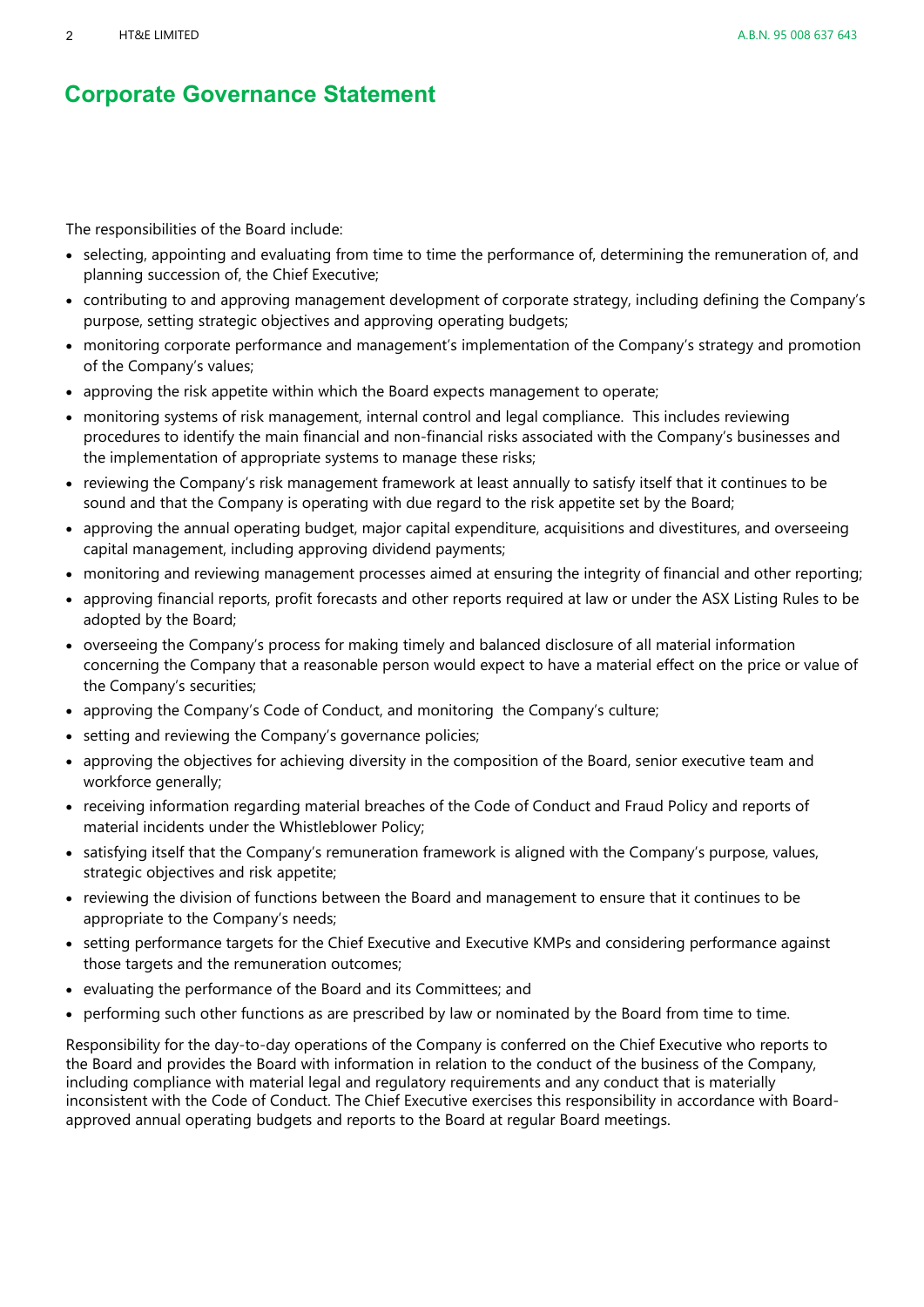#### 3. TERM OF OFFICE AND ELECTION

A Director (other than any Managing Director) must retire from office at the third Annual General Meeting after being elected or last re-elected. If no Director is required to retire at an Annual General Meeting, then the Director with the longest period in office since being elected or last being re-elected must retire. Directors who retire by rotation are eligible for re-election at the Annual General Meeting. A Director appointed since the most recent Annual General Meeting holds office only until the next Annual General Meeting and is then eligible for election by shareholders.

The ASX Listing Rules and the Company's Constitution also specify that at least one Director (other than any Managing Director) must stand for election or re-election at each Annual General Meeting.

Information about a candidate standing for election or re-election as a Director is provided in the Company's Notice of Annual General Meeting and Annual Report to enable shareholders to make an informed decision on how to vote.

#### <span id="page-2-1"></span>4. BOARD COMPOSITION AND QUALIFICATIONS

The Board determines the size and composition of the Board, subject to the terms of the Company's Constitution. The Company's Constitution specifies that there be a minimum of three and a maximum of nine Directors or such other number as determined by the Board from time to time by resolution.

It is intended that the Board should comprise a majority of independent non-executive Directors and comprise Directors with a broad range of skills, expertise and experience from a diverse range of backgrounds.

The Board now consists of six members: five non-executive Directors and one executive Director (the CEO & Managing Director). Details of the names, qualifications, tenure, skills, experience and Board Committee memberships of the Directors and meeting attendances of Directors during the reporting period appear in the Annual Report.

#### <span id="page-2-0"></span>5. BOARD SKILLS MATRIX

The Board believes it is important to ensure a strong mix of skills, experience and diversity on the Board to support the Company's future growth.

The Board has reviewed the skills and experience of the Directors and the following skills and expertise are collectively held by the Board:

#### Skills and experience

- media, advertising and marketing expertise;
- digital/online, technology and disruption expertise;
- strategic and operational expertise (across a range of industries);
- people leadership and business acumen;
- experience in senior leadership, including on the boards of other significant listed companies and managing through periods of rapid change;
- mergers and acquisitions/fundraising and capital management expertise;
- audit/accounting skills with experience in financial accounting reporting, analysis of financial statements and internal financial controls;
- risk, governance and compliance expertise;
- dispersed geographical experience; and
- diversity in thinking.

The Board continues to assess its composition to ensure a strong balance of skills, experience and diversity.

The Company's non-executive Director induction process includes the provision of an induction pack, briefings from the Chairman and certain Executive KMP (regarding the Company's business, strategy, financial position and corporate governance policies), meeting with other non-executive Directors, and visits to Company operations.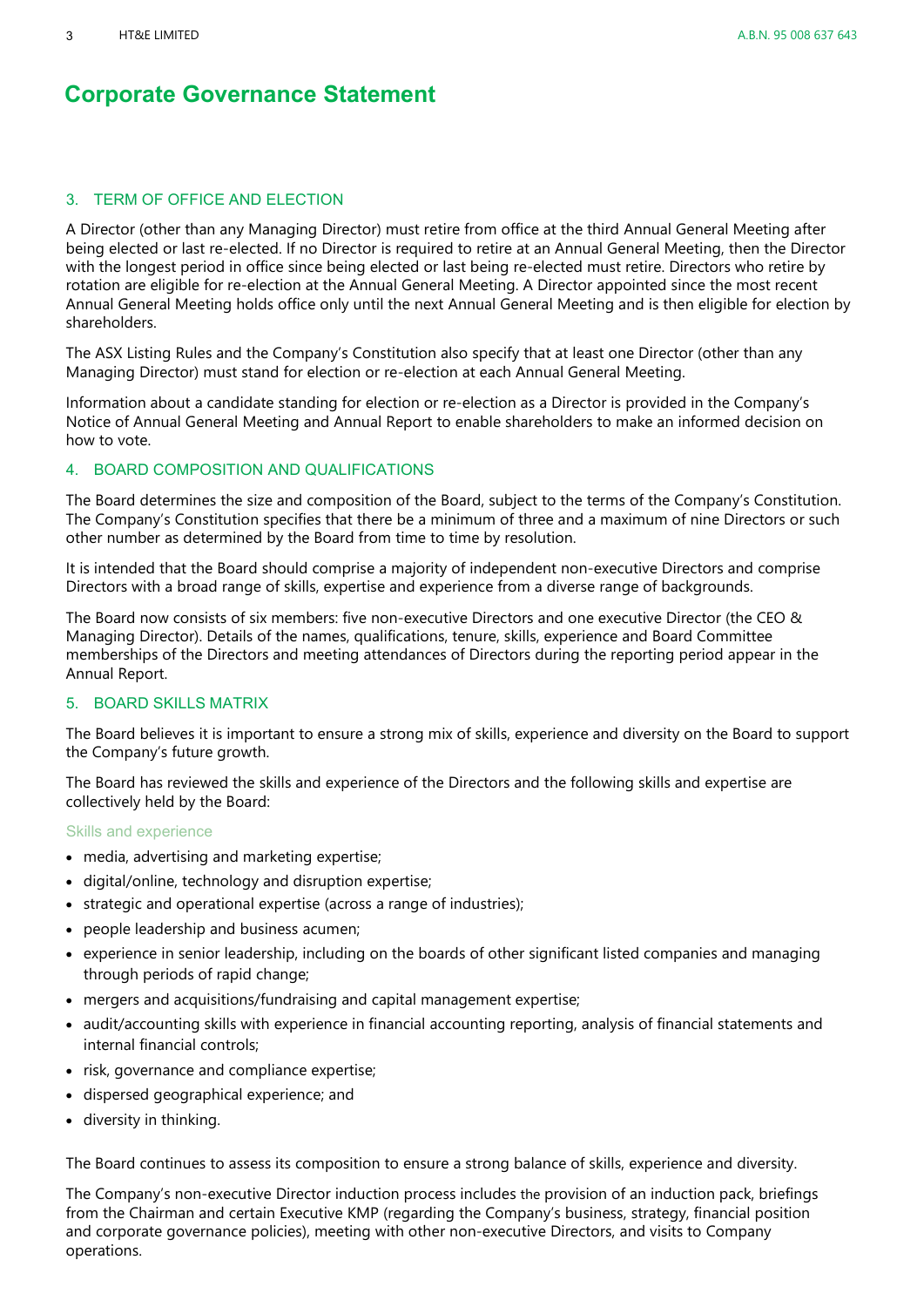Directors attend external education seminars and conferences including on topical industry trends and issues. In addition, the Company arranges presentations to the Board from key executives to update the Board on business activities, key issues and strategy. Directors are also expected to educate themselves on an ongoing basis to ensure they appropriately and effectively perform their duties.

#### <span id="page-3-0"></span>6. BOARD CHARTER

The Board has adopted a Board Charter to outline the manner in which the Board's constitutional powers and responsibilities will be exercised and discharged, having regard to principles of good corporate governance and applicable laws. The Board Charter covers:

- Board composition, Board size and Director independence;
- the role and responsibilities of the Board and Director responsibilities;
- delegation of duties and powers to Committees and management; and
- Board process (meetings, Chairman and Company Secretary).

#### <span id="page-3-1"></span>7. BOARD PROCEDURE

The Board meets formally on a regular basis and Directors will use all reasonable endeavours to attend Board meetings. Meetings may be held in person or by use of technology. From time to time, meetings are held at the offices of divisional operations, enabling Directors to obtain increased knowledge of Company operations.

#### <span id="page-3-2"></span>8. MEETING AGENDAS

Board meeting agendas are usually settled by the Chairman with input from the Chief Executive to ensure adequate coverage of financial, strategic and major risk areas throughout the financial year. The Chairman is responsible for ensuring adequate time is available for all agenda items, including strategic issues. Directors may add items to the agenda. At each Board meeting, there is time set aside for non-executive Directors to meet without management present.

#### <span id="page-3-5"></span>9. COMPANY SECRETARY

The Board will appoint at least one Company Secretary who is responsible for co-ordination of Board business, including agendas, Board papers, minutes, and communication with regulatory bodies (including statutory and other filings). The Company Secretary is accountable to the Board, through the Chairman, on all matters to do with the proper functioning of the Board. All Directors will have direct access to the Company Secretary.

#### <span id="page-3-3"></span>10. INDEPENDENT PROFESSIONAL ADVICE

As set out in the Board Charter, the Board collectively, and each Director individually, has the right to seek independent professional advice (at the Company's expense) to assist in the proper exercise of powers and discharge of duties as Directors, subject to the approval of the Chairman, or the Board as a whole.

Where prior approval of the Chairman is required, this would not be unreasonably withheld. In the case of the Chairman, prior notice should be given to a majority of the non-executive Directors of the proposed engagement of a professional advisor before any expenses are incurred, setting out the reasons the Chairman believes it appropriate (having regard in good faith to the views of the other non-executive Directors) before proceeding.

#### <span id="page-3-4"></span>11. INDEPENDENCE OF DIRECTORS

In terms of assessing independence, Directors are considered to meet the threshold for independence if they are free of any interest, position, association or relationship that might influence, or could reasonably be perceived to influence, in a material respect their capacity to bring independent judgement to bear on issues before the Board and to act in the best interests of the Group and its security holders generally. Rather than applying materiality thresholds, materiality is assessed on a case-by-case basis.

In terms of longevity of time in office, the Board does not consider that independence can be assessed with reference to an arbitrary and set period of time, and the independence of any non-executive Directors who may have held office for some time, is considered on a case-by-case basis. The Company considers that its best interests and the best interests of its security holders are likely to be well served by the Company's mix of Directors, some with a longer tenure and deeper understanding of the Company and its business and others with a shorter tenure with fresh ideas and perspective.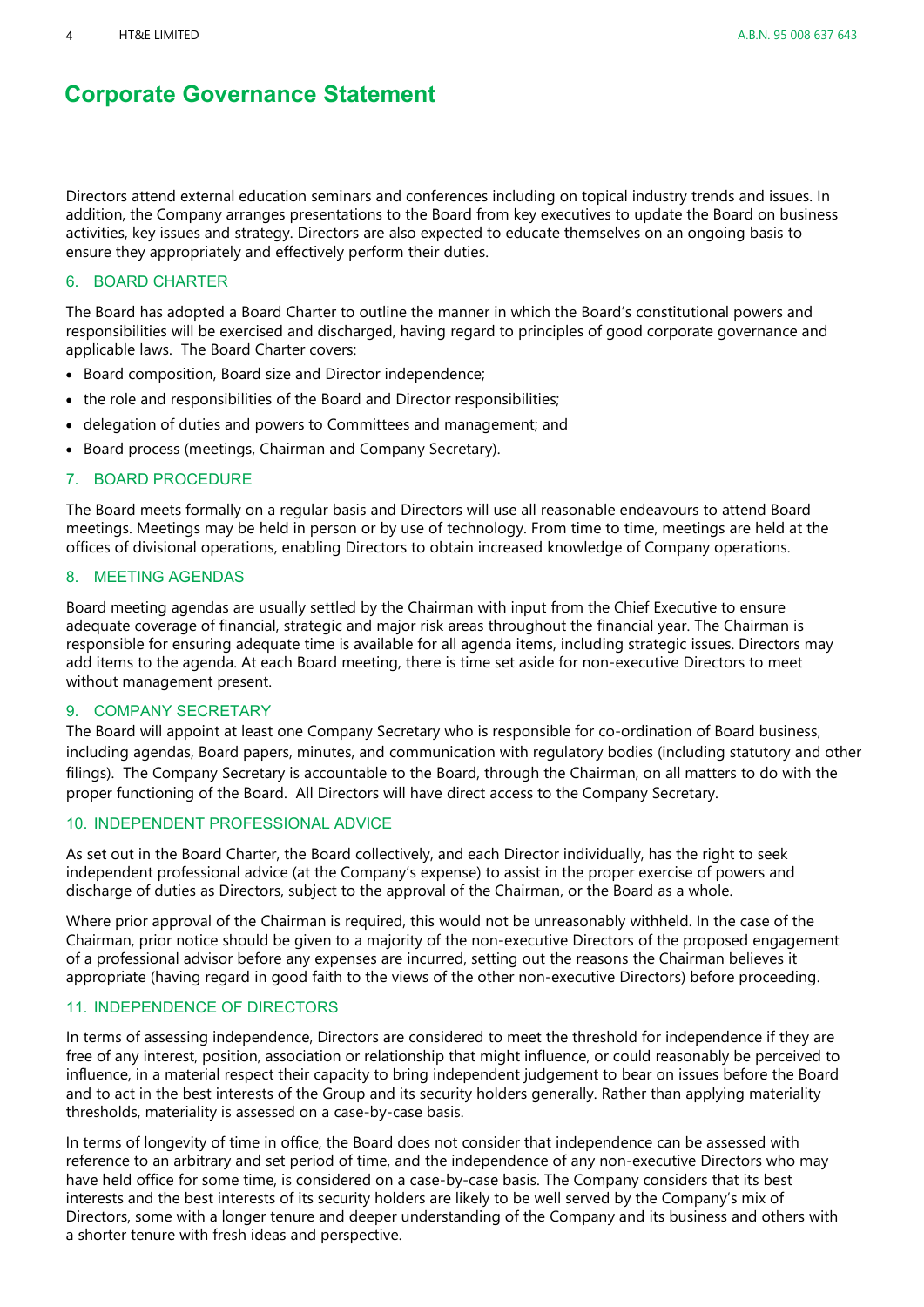During the reporting period (year ended 31 December 2021), all the following current non-executive Directors of the Company were considered by the Board to be independent:

- Hamish McLennan (Chairman);
- Roger Amos;
- Paul Connolly; and
- Belinda Rowe.

#### <span id="page-4-2"></span>12. PERFORMANCE EVALUATION

As set out in the Board Charter, the Board is responsible for development and implementation of a process for evaluating the performance of the Board and its Committees.

From time to time, including during the reporting period, the operation of the Board, its Committees and individual Directors and their performance are discussed and, where appropriate, measures are taken to enhance their effectiveness. The Company uses various methods to evaluate performance including interviews with Directors. External advisors are also engaged to provide advice from time to time.

#### <span id="page-4-1"></span>13. AGREEMENTS WITH DIRECTORS AND EXECUTIVE KMP

Directors are provided with written agreements setting out matters including their responsibilities, remuneration (including superannuation entitlements), disclosure obligations, requirement to comply with key corporate policies and confidentiality obligations.

Each Executive KMP has a written employment agreement which sets out his/her position, duties and responsibilities, reporting line, circumstances in which their service may be terminated and any entitlements on termination.

Further details can be found in the Remuneration Report in the Annual Report.

#### 14. BOARD COMMITTEES

The Board has established a number of Committees to assist in the execution of its duties and to allow detailed consideration of various issues. Current Committees include, among others:

- the Remuneration, Nomination and Governance Committee; and
- the Audit & Risk Committee.

Each of these Committees consists entirely of non-executive Directors and each has its own formal charter setting out its role and any powers delegated to it by the Board. The Company regularly reviews its policies and charters, including during the reporting period, and where appropriate, such policies and charters are updated. Copies of the charters are available on the Company's website.

Matters recommended by these Committees are submitted to the full Board for approval.

#### <span id="page-4-0"></span>15. REMUNERATION, NOMINATION AND GOVERNANCE COMMITTEE

The Company has a Remuneration, Nomination and Governance Committee. During the reporting period, the Remuneration, Nomination and Governance Committee consisted of the following independent non-executive Directors:

- Paul Connolly (Chair);
- Roger Amos;
- Hamish McLennan; and
- Belinda Rowe.

The Charter of the Remuneration, Nomination and Governance and the qualifications and experience of its members are available on the Company's website.

The number of the Remuneration, Nomination and Governance Committee meetings during the reporting period and individual attendances of the members at those meetings is available in the Annual Report.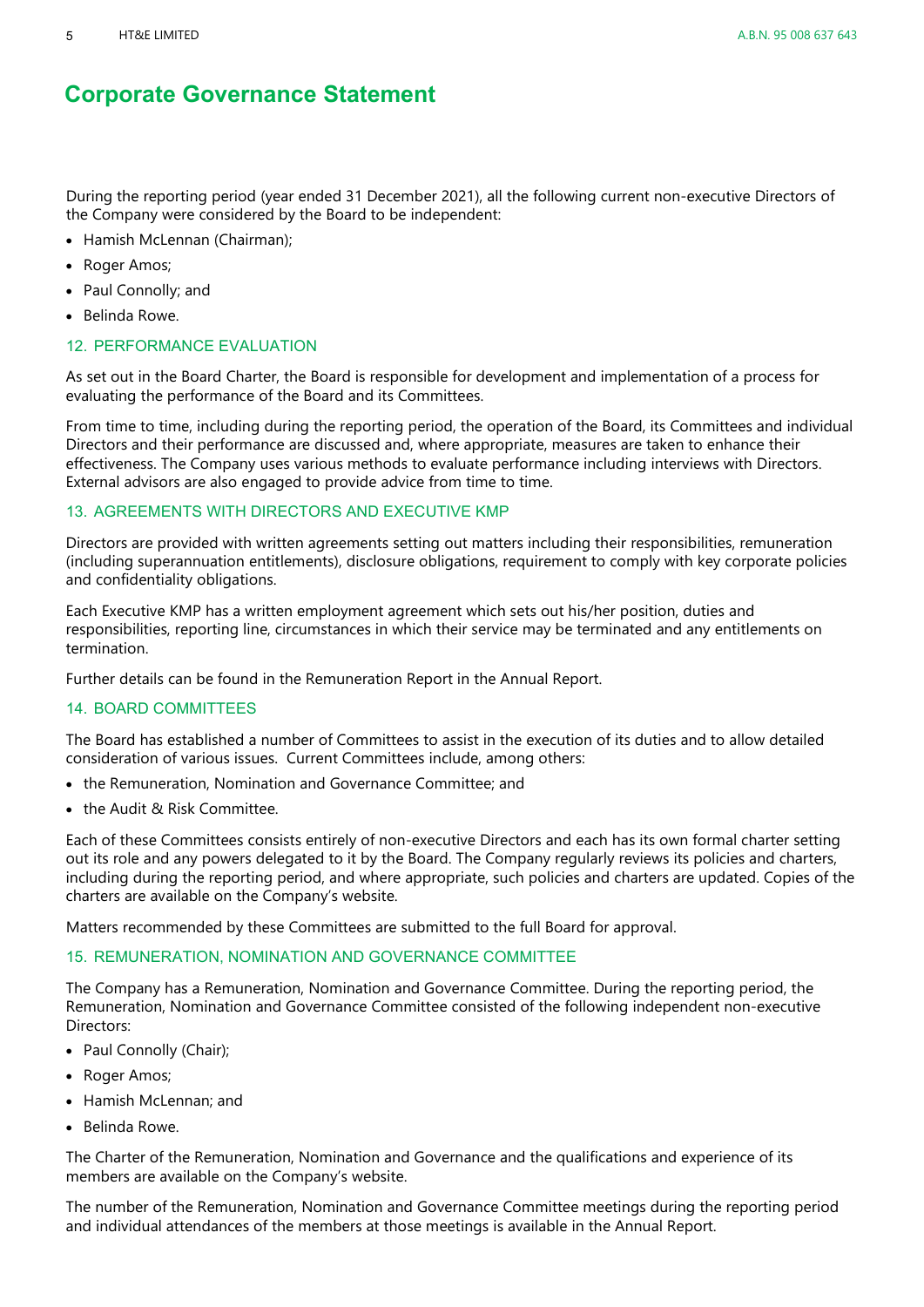#### NOMINATION AND GOVERNANCE MATTERS

In relation to nomination and governance matters, the main role of the Remuneration, Nomination and Governance Committee is to make recommendations to the Board on the following matters:

- the composition of the Board to ensure it is comprised of members who provide the required breadth and depth of skills, experience and knowledge to achieve the objectives of the Board;
- succession planning for the Board, and ensure that there are plans in place to manage the succession of the Chief Executive and other senior executives;
- the development and implementation of a process for evaluating the performance of the Board, its Committees and Directors;
- the process for recruiting a new Director, including ensuring any vacancies on the Board are filled with the best possible candidate through the use of executive search firms and/or by direct approach, ensuring appropriate checks are undertaken, considering the independence of the candidate and ensuring that new Board members are afforded induction and continuing professional development programs;
- consideration of the appointment of additional Directors to provide the expertise to achieve the strategic and economic goals of the Group;
- the re-election of Directors;
- the annual Corporate Governance Statement;
- the corporate governance policies to be implemented by the Company and amendments to existing corporate governance policies to reflect material changes in law and/or practice relating to corporate governance; and
- other matters referred to the Committee by the Board from time to time.

The Board appreciates that having a range of backgrounds, skills and experience can contribute to a wellfunctioning Board that robustly considers issues and makes decisions. The Board skills matrix in this Corporate Governance Statement demonstrates the range of skills and experience currently represented on the Board.

The Board skills matrix is reviewed annually, and where a vacancy arises or additional skills are deemed necessary, the Remuneration, Nomination and Governance Committee manages a process to identify and recommend suitable candidates to the Board, for final selection and appointment by the Board.

#### REMUNERATION MATTERS

In relation to remuneration matters, the main role of the Remuneration, Nomination and Governance Committee is to:

- ensure that remuneration policies and practices are consistent with the strategic goals of the Group and are relevant to the achievement of those goals;
- recommend to the Board for approval remuneration arrangements and all reward outcomes for any executive Directors, the Chief Executive and Executive KMP;
- recommend to the Board for approval the Board fee arrangements for non-executive Directors;
- recommend to the Board for approval measures to support diversity; and
- recommend to the Board for approval any significant changes in remuneration policy and structure, including superannuation, employee equity plans and benefits.

The performance of the Executive KMP is evaluated on an ongoing basis by the Chief Executive who then makes recommendations to the Remuneration, Nomination and Governance Committee in relation to the appropriate remuneration level and package (including share schemes, incentives, superannuation and other benefits) for the Executive KMP based on their performance against budgeted targets (either Group or divisional as appropriate) and the achievement of individual business objectives. The Remuneration, Nomination and Governance Committee reviewed the remuneration of the Executive KMP (including the Chief Executive) during the reporting period in accordance with this process.

Further details on remuneration policy and the structure of non-executive Director remuneration and further details of the appraisal and performance evaluation applicable to Executive KMP appear in the Remuneration Report in the Annual Report.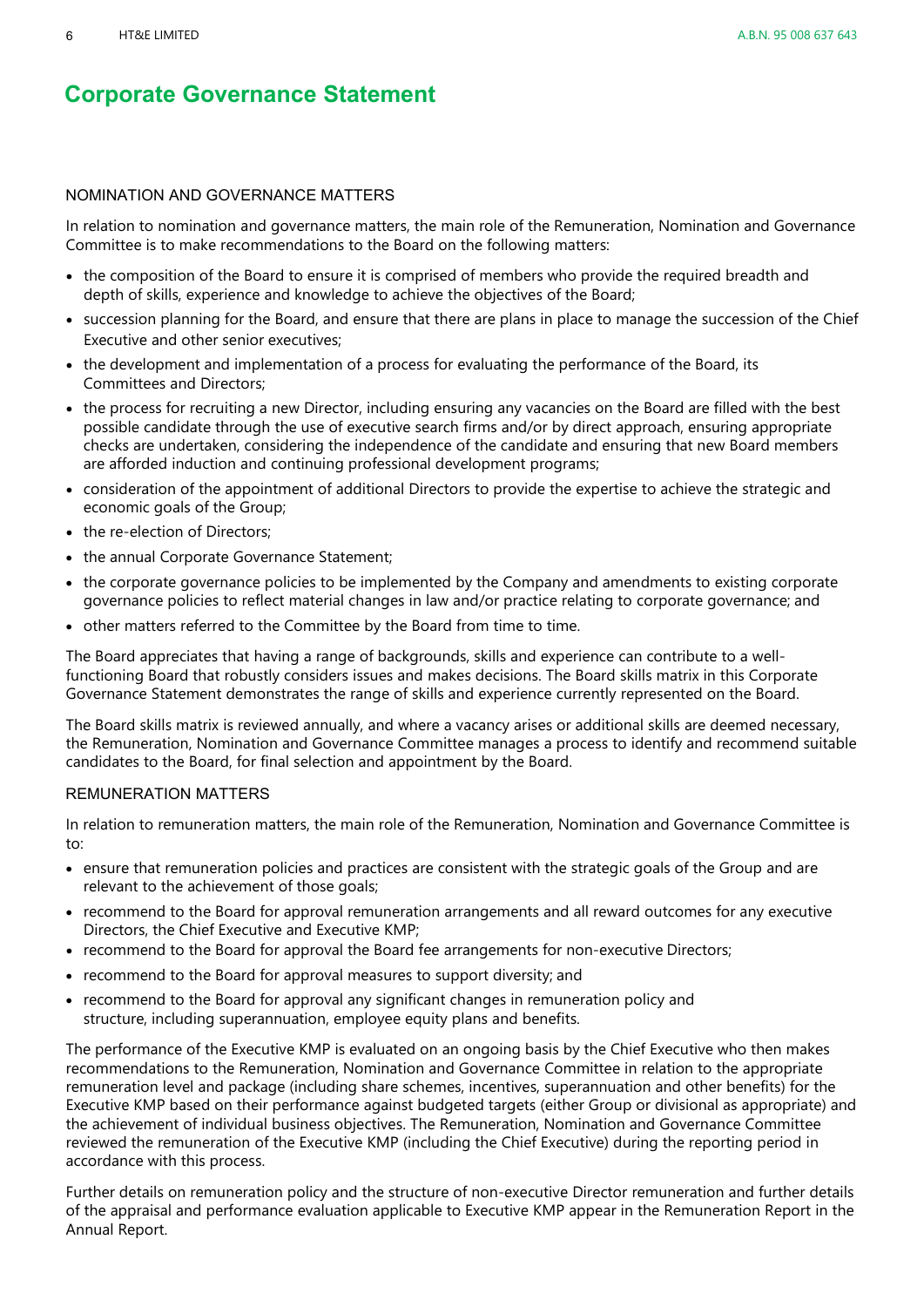#### <span id="page-6-0"></span>16. AUDIT & RISK COMMITTEE

The Company has an Audit & Risk Committee. During the reporting period, the Audit & Risk Committee consisted of the following independent non-executive Directors:

- Roger Amos (Chair);
- Paul Connolly;
- Hamish McLennan; and
- Belinda Rowe.

The Chair of the Audit & Risk Committee is independent and is not the Chairman of the Board. The Charter of the Audit & Risk Committee and the qualifications and experience of its members are available on the Company's website.

The main role of the Audit & Risk Committee is to:

- review the scope, integrity and effectiveness of (among other matters) the external and internal audit functions, financial reporting and disclosures, risk management and compliance, due diligence procedures and the propriety of related party transactions;
- review and consider any reports or findings arising from any audit function either internal or external;
- review and ensure compliance of the Group's financial statements (including related ASX releases);
- oversee the Company's relationship with its external auditors;
- oversee and independently review the Company's and Group's Risk Management Framework;
- oversee and independently review the Company's and Group's Internal Audit & Risk function; and
- consider other matters referred to the Committee by the Board from time to time.

The Audit & Risk Committee has unlimited and unrestricted access to management and employees and regular meetings are held with the external auditors, providing an essential direct link between the auditors, management and the Board.

Audit & Risk Committee meetings are held at least four times every financial year to evaluate the financial information submitted to it and to review any procedures and policies that would affect the accuracy of that information.

Audit & Risk Committee meetings are regularly attended by the Chief Executive, Chief Financial Officer, Company Secretary, Internal Audit & Risk Manager and external auditors. Any Directors who are not members of the Audit & Risk Committee may attend Audit & Risk Committee meetings as observers.

The number of Audit & Risk Committee meetings during the reporting period and individual attendance of the members at those meetings appear in the Annual Report.

An ongoing five-year rotation policy applies to the engagement partner of the external auditor of the Company.

#### <span id="page-6-1"></span>17. RISK MANAGEMENT

The Audit & Risk Committee has oversight of risk management, and monitors the operational and financial performance of all business units through regular reports from the Chief Executive and Chief Financial Officer, to enable the identification of the key business and financial risks which may prevent the Group from achieving its objectives.

This enables the Board and senior executives to be fully informed of such risks and to ensure that appropriate controls are in place to effectively manage those risks.

As the Group is a media and entertainment group operating in Australia and Hong Kong, the Group is subject to diverse types of risk including, but not limited to, the following risks: legal and regulatory compliance, financial and market, government policy and political, reputation and brand, operational, and trading conditions.

The Company has a Risk Management Policy to facilitate a consistent approach to risk management and the reporting of risk across the Group. The Risk Management Policy is part of the Group's Risk Management Framework which outlines the Group's risk management processes, the roles and responsibilities of key stakeholders,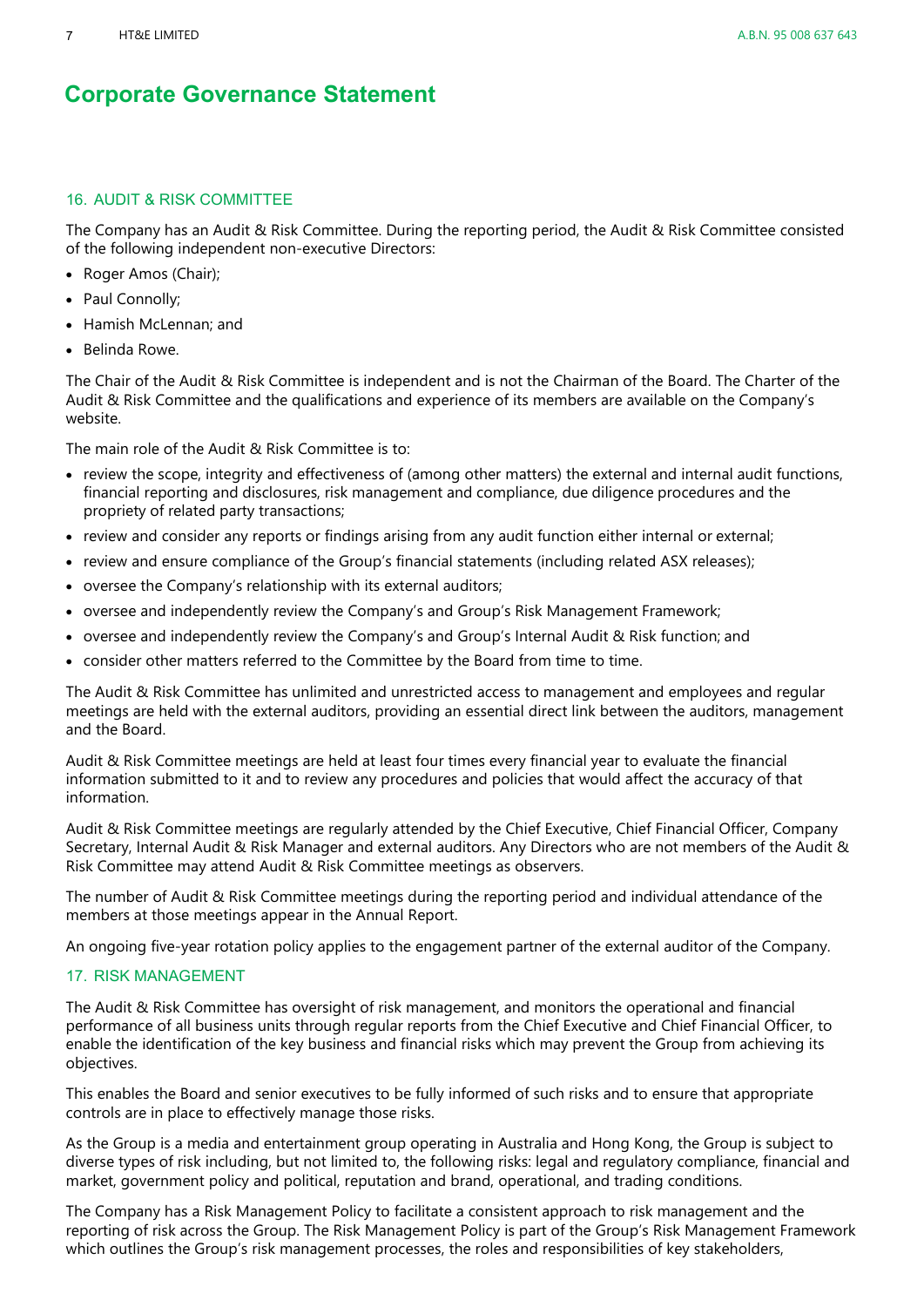documentation and reporting requirements.

The Company's Internal Audit & Risk function works through a schedule of prioritised risk areas across all major business units to provide an independent risk assessment and evaluation of operating and financial controls. The Internal Audit & Risk function is independent from the external auditor and reports the results of its reviews to the Audit & Risk Committee.

Implementation of enhancements to the Risk Management Policy and Risk Management Framework are recommended by the Committee for approval by the Board on an ongoing basis. The Company's approach to risk management is assessed at least annually by the Audit & Risk Committee in order to make a recommendation to the Board on the appropriateness of the Risk Management Framework. The Risk Management Policy is reviewed regularly and approved by the Board. During the reporting period, the Company reviewed its Risk Management Framework and was satisfied that it continued to be appropriate. In addition, enhancements were made to increase transparency of risk for the Board and Company's management.

During the reporting period, as part of the Company's risk management and internal compliance procedures, the Chief Executive and Chief Financial Officer reported to the Board in writing and in accordance with section 295A of the *Corporations Act 2001* that the Company's financial records have been properly maintained, and the Company's financial reports present a true and fair view of the Company's financial position and operational results, and are in accordance with relevant accounting standards.

The Chief Executive and Chief Financial Officer also declare to the Board that their statements are based on a sound system of risk management and internal compliance and controls and that this system is operating effectively in all material respects, and all material Group risks are being managed effectively. Management also reports to the Board as to the effectiveness of the Company's management of its material business risks.

The Group has no material exposure to any specific economic, environment or social sustainability risks that are not being managed in accordance with its policies.

#### APPROACH TO SIGNIFICANT BUSINESS RISKS

A summary of the Group's approach to significant business risks during the reporting period (including environment and social risks) is set out in the Annual Report.

#### <span id="page-7-0"></span>18. SHAREHOLDER COMMUNICATION AND CONTINUOUS DISCLOSURE

As part of an overall policy of open disclosure, the Company ensures that all material communications regarding its operations are made available for all interested stakeholders in a timely fashion. The Company has a policy in place to ensure compliance with the ASX Listing Rules regarding disclosure and to ensure accountability at a senior executive level for compliance. The Market Disclosure Policy is designed to ensure that there is full and timely disclosure of the Company's activities to shareholders and the market in accordance with the Company's legal and regulatory obligations.

In summary, the Market Disclosure Policy provides for the following:

- the disclosure of price-sensitive information (unless there is an applicable exception);
- the Company's approach to market speculation;
- disclosure responsibilities and procedures; and
- how external communications are conducted.

The Market Disclosure Policy also provides that:

- where possible, the Company will arrange for advance notification of significant briefings (including, but not limited to, results announcements) and make them widely accessible, including through the use of webcasting or any other mass communication mechanism as may be practical; and
- for shareholders who wish to attend General Meetings by proxy, to the extent considered practicable, the Company will provide for the electronic lodgement of proxy forms. The Company provides this facility for its General Meetings.

A copy of the Market Disclosure Policy is available on the Company's website. Under the Market Disclosure Policy, the Board will be promptly provided with a copy of all material market announcements and when a new and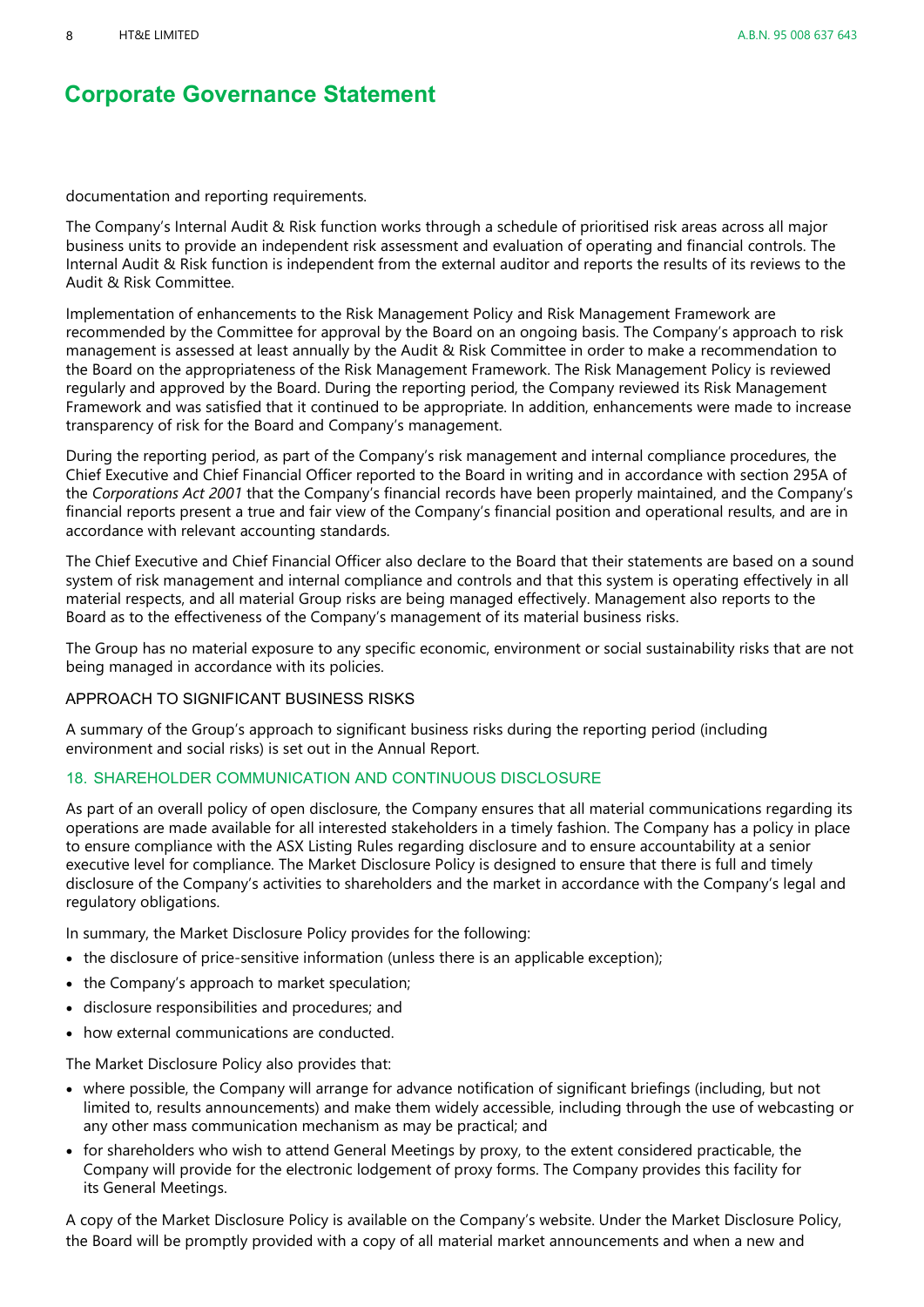substantive investor or analyst presentation is to be given, a copy of the presentation materials will be released on the ASX Market Announcements Platform ahead of the presentation.

The Company facilitates two-way communication with shareholders (predominantly through its website and electronic communications). The Company's website lists announcements made to the market, presentations to industry analysts and investors, information on dividends and the Dividend Reinvestment Plan, summary historical financial information and information regarding annual and interim financial results among other matters. Market announcements are posted to the website as soon as practicable after release. Copies of recent past Company Annual Reports and details of the outcome of Annual General Meetings are also available from the website, or upon request directly from the Company.

Announcements and financial results (both current and historic) are available on the Company's website. Shareholders also have the option to receive certain electronic communications from the Company and may contact the Company through a dedicated email address. Shareholders can also subscribe on the Company's website to automatically receive the following Company information by email:

- ASX Announcements;
- Weekly Summary Alert;
- Presentations & Recent Webcasts Alert; and
- Annual & Interim Reports Alert.

Shareholders can contact the Company via email addresses listed in the Contact Us section of the Company's website. Shareholders can also elect to communicate with the Company's share registry (Link Market Services Limited) electronically.

In relation to shareholder participation at General Meetings, shareholders may attend either in person, online or by proxy or corporate representative (if applicable). The Company provides a facility for the electronic lodgement of proxy forms. Substantive resolutions are decided by a poll rather than by a show of hands. The Company has also provided live webcasts of its General Meetings through the Company's website. Shareholders attending Annual General Meetings are able to ask questions regarding the Financial Report, Directors' Report and Independent Auditor's Report or on Company management.

In addition, shareholders may ask questions of the external auditor, who is required to attend each Annual General Meeting, to respond to queries about the conduct of the audit of the Financial Report, the preparation and content of the Independent Auditor's Report, the accounting policies adopted by the Company and the independence of the auditor.

#### <span id="page-8-0"></span>19. SECURITIES TRADING

Directors and senior managers are made aware that the law prohibits insider trading. The Directors are aware that the *Corporations Act 2001* and the Listing Rules require disclosure of any trading undertaken by Directors or their related entities in Company securities.

In addition to these requirements and obligations, the Company has a Securities Trading Policy and Guidelines.

The Securities Trading Policy and Guidelines imposes trading restrictions on all Group employees with pricesensitive information and imposes additional trading restrictions on Directors, the Chief Executive and all their direct reports (and those directly reporting to them), Executive KMP, and participants in any HT&E Employee Incentive Plan (as defined in the Securities Trading Policy and Guidelines) during Company-designated closed periods (prior to the release of half and full year results and any additional periods imposed by the Company from time to time when the Company is considering confidential matters which are not required to be disclosed to the market under ASX Listing Rule 3.1A). The Securities Trading Policy and Guidelines also prohibits the entering into any hedging or other arrangements by which the economic risk associated with any unvested options, rights or similar instruments held pursuant to an HT&E Employee Incentive Plan are limited. Any breaches of the Securities Trading Policy and Guidelines will be subject to disciplinary action, which may include termination of employment. A copy of the Securities Trading Policy and Guidelines is available on the Company's website.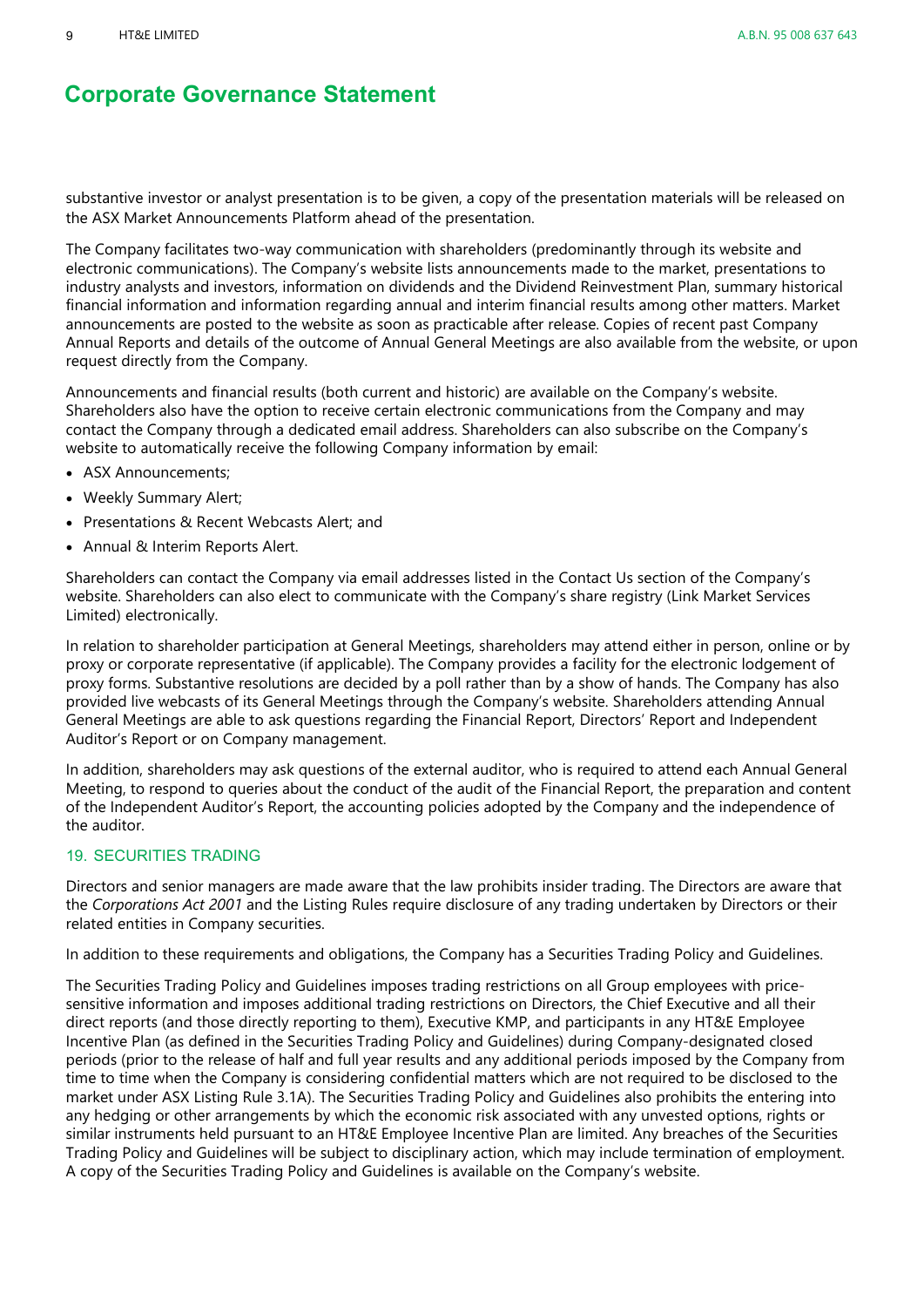#### <span id="page-9-1"></span>20. ETHICAL STANDARDS

#### CODE OF CONDUCT

The Group has a Code of Conduct which comprises certain fundamental principles, values, ethical behaviour, antibribery and corruption policy and commitment to legislative compliance which is expected of the Group. The Code of Conduct covers policies and other standards within which Directors, employees and consultants are expected to act. A copy of the Code of Conduct is available on the Company's website.

Under the Code of Conduct, the practices necessary to maintain confidence in the Company's integrity and legal obligations and the reasonable expectations of stakeholders are summarised as follows:

- all Directors, employees and consultants are required to abide by laws and regulations and the requirements of the Code of Conduct and to respect confidentiality and the proper handling of information;
- all Directors and employees are required to act with the highest standards of honesty, integrity and ethics in all dealings with each other, the Group, customers, suppliers and the community;
- Directors or employees giving and receiving gifts in connection with the operation of the Group are covered by the Code of Conduct, as are political contributions which must not be made directly or indirectly on behalf of the Group without Board approval;
- bribes or similar illegal payments must not be made to government officials, customers, suppliers or any other person in connection with obtaining orders or favourable treatment; and
- full co-operation with internal and external auditors, proper record keeping and the avoidance of conflicts of interest are all required.

The Board and/or the Remuneration, Nomination and Governance Committee will be informed of any material breaches of the Code of Conduct. It is a term of standard Group employment contracts that employees are expected to comply with Company policies (which includes the Code of Conduct) and failure to do so is considered serious and may have consequences depending on the facts in each case, including termination of employment.

#### WHISTLEBLOWER POLICY

Reporting of instances of breaches of the Code of Conduct is required and the Company has adopted a Whistleblower Policy to assist in the identification and reporting of breaches of Company policy and similar matters. Concerns under the Whistleblower Policy may be submitted to the Chief Executive, their direct reports, the ARN Legal Counsel, the Company Secretary, the Internal Audit & Risk Manager or the Chair of the Audit & Risk Committee. The recipient will then determine the appropriate action to take in order to investigate and validate the allegation, which may include the retention of lawyers, accountants, or other advisors. The Board and/or the Remuneration, Nomination and Governance Committee will be informed of any material breaches of the Whistleblower Policy. A copy of the Whistleblower Policy is available on the Company's website.

#### FRAUD POLICY

The Group has a Fraud Policy which covers any fraud, or suspected fraud, involving employees as well as shareholders, consultants, vendors, contractors, and other outside agencies. A copy of the Fraud Policy is available on the Company's website.

#### <span id="page-9-0"></span>21. DIVERSITY

#### APPROACH TO DIVERSITY

The Company views diversity as being important to facilitating the achievement of corporate objectives and the continued growth and success of its businesses. It is the view of the Board that a diverse workforce is essential for the Company to be able to deliver its strategic objectives and continue to meet its responsibilities to its customers, its employees, the communities in which it operates, and its shareholders. A copy of the Diversity Policy is available on the Company's website.

The Company continues to pursue its diversity objectives.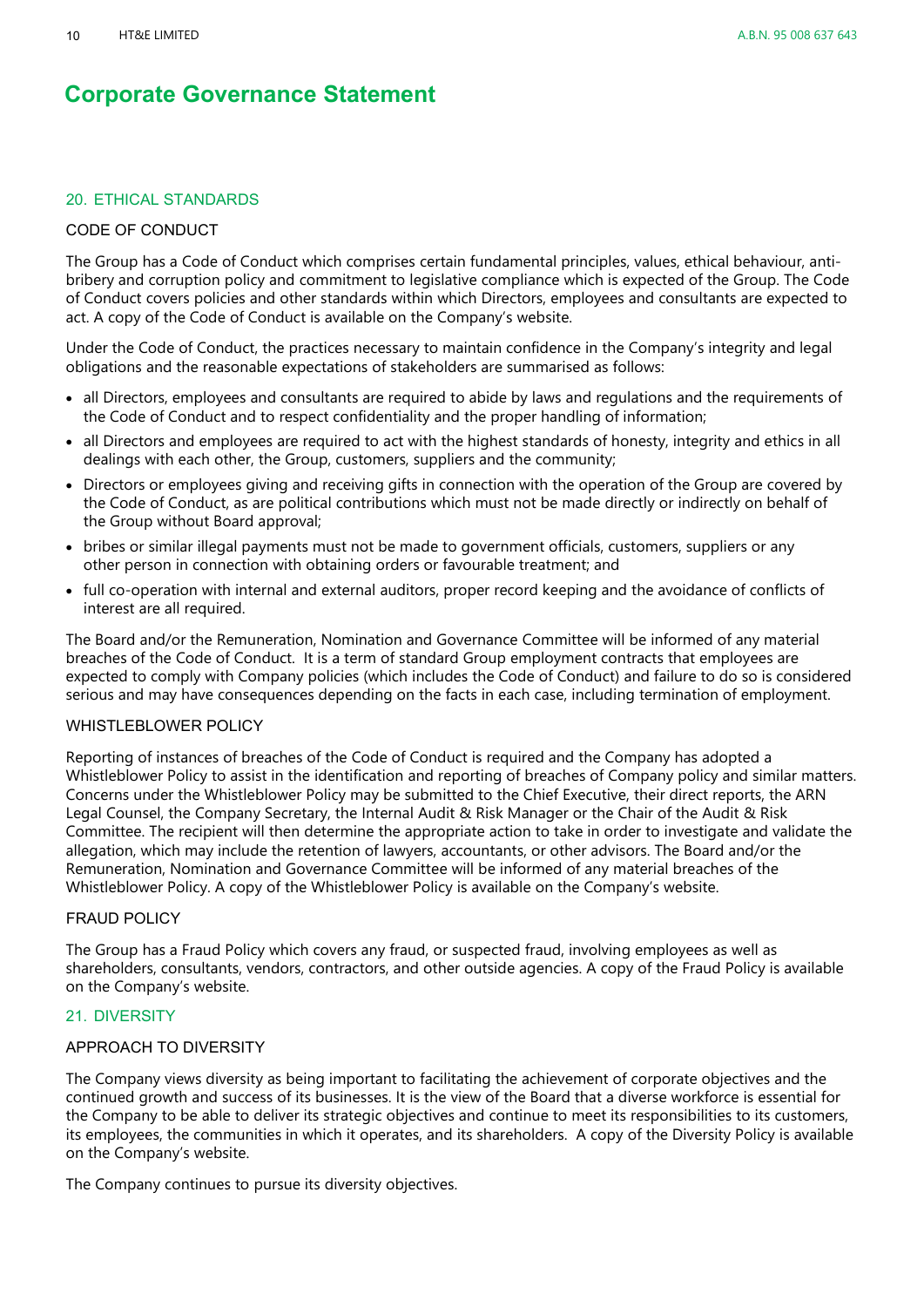#### **PRINCIPLES**

The Company believes that continued success and competitive advantage will be achieved by the Group providing an environment that respects, values and works to enhance diversity among its employees.

The Group will continue to focus on operating in a manner which:

- recognises the value of diversity-relevant work practices;
- differentiates in favour of and promotes structures and programs of diversity and inclusiveness;
- develops leaders who are active and visible sponsors of diversity and inclusiveness;
- sets meaningful objectives that demonstrate the commitment of the Group to align its operations to its diversity objectives; and
- supports equal pay for the same role/position and same qualifications and experience.

#### OVERSIGHT AND SPONSORSHIP

The Board oversees the Group's focus on diversity, and delegates the responsibility for the management, oversight and administration of the Diversity Policy to the Chief Executive.

During the reporting period, the Chief Executive in conjunction with the human resources teams, oversaw and coordinated programs that improved diversity across the Group.

#### PROGRAMS AND INITIATIVES

The Group has in place, and will continue to identify, develop and enhance, practices that promote and support an environment of diversity and inclusiveness.

Such programs and practices encompass wherever possible:

- employee recruitment;
- employment terms, including flexible work arrangements, job sharing, teleworking, parental leave and return to work;
- leadership development, including training in enhancing diversity practices and leading diverse teams; and
- reward and recognition.

#### OBJECTIVES FOR GENDER DIVERSITY

During the reporting period, the Company's measurable objectives for increasing gender diversity within the Group's workforce were updated and the Company's progress towards achieving those objectives for the reporting period are outlined in the table below.

| Measurable objectives for increasing gender diversity                        | <b>Progress</b>                                                                                                                                                                                                                                                   |
|------------------------------------------------------------------------------|-------------------------------------------------------------------------------------------------------------------------------------------------------------------------------------------------------------------------------------------------------------------|
| Increase the ratio of women on the board                                     | 33% of the Board is female (following the appointment of<br>Alison Cameron on 5 January 2022). As an ASX 300 entity,<br>ASX Recommendation 1.5 recommends a measurable<br>objective for gender diversity in the composition of the<br>Board of not less than 30%. |
| Increase the ratio of women in management roles                              | 38% of senior management <sup>1</sup> and their direct reports are<br>female (in comparison to 33% for December 2020). The<br>Company aims to further increase the ratio of women in<br>management roles.                                                         |
| Maintain an equal ratio of gender diversity in the<br>organisation generally | 51% of the workforce is female.                                                                                                                                                                                                                                   |

<span id="page-10-0"></span><sup>1</sup> The term senior management used in this Diversity section of the Corporate Governance Statement includes all executives reporting directly to the Chief Executive and the next level of management reporting to those senior executives.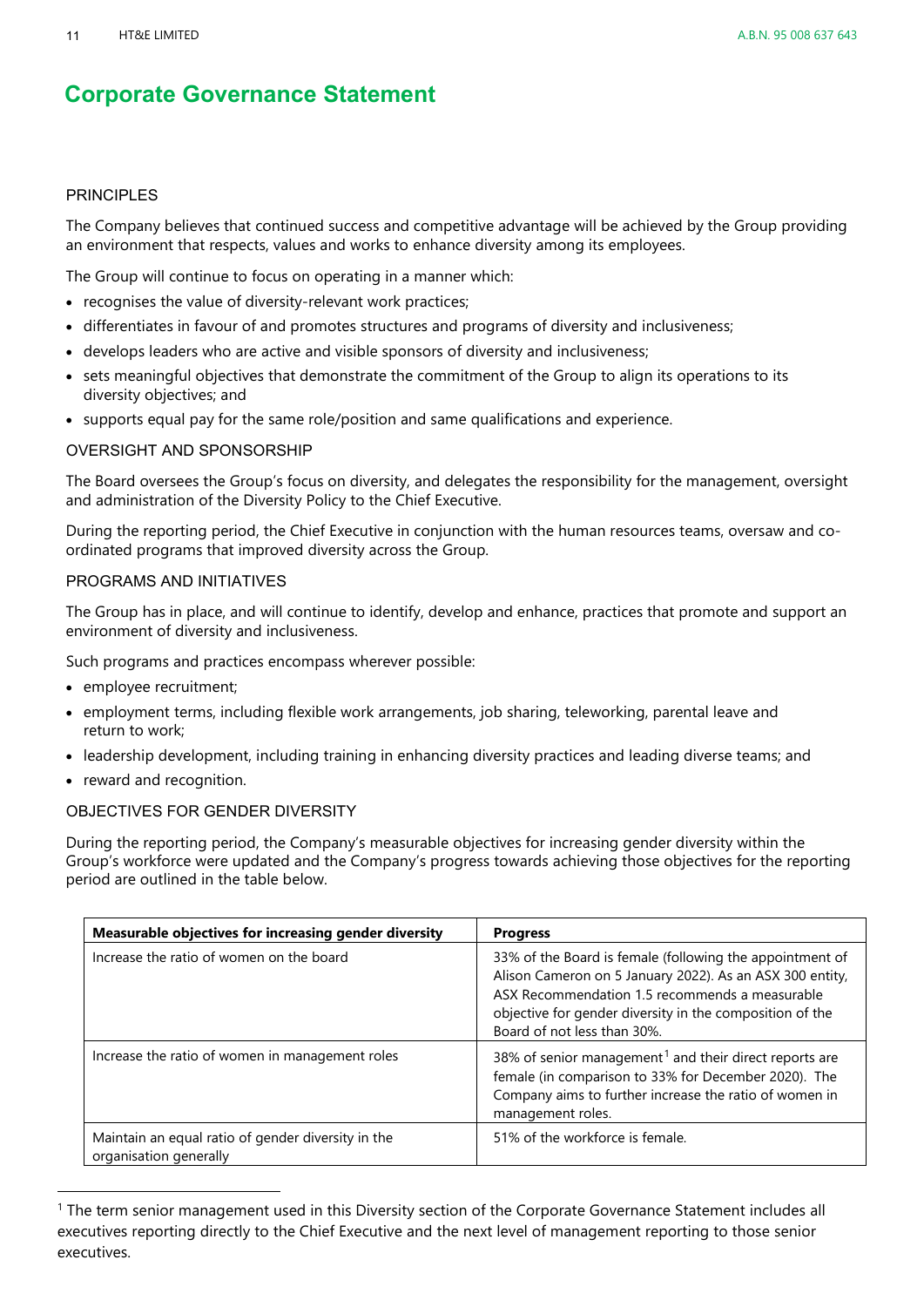| Develop effective policies and procedures to facilitate      | The Company has in place and promotes flexible return to |
|--------------------------------------------------------------|----------------------------------------------------------|
| effective and flexible return to work arrangements for       | work arrangements for all employees, including those     |
| employees returning from parental leave. Specific actions to | returning from parental leave.                           |
| promote this will be implemented                             |                                                          |

A copy of the Diversity Policy is available on the Company's website.

#### GENDER BALANCE

Women constitute 38% of the senior management within the Group.

Two of the five non-executive Directors of the Company is female.

#### DIVERSITY INITIATIVES

During the reporting period, the Company took several steps to achieve its diversity objectives and satisfy the ASX Recommendations on diversity, including:

- Implementing a new behaviours framework (Culture in Action) with elements aimed at advancing the right behaviours to support equity, inclusion, diversity and belonging, for example:
	- *Best Your Best Self – includes the call to "create an inclusive environment where there is a sense of community and belonging"*
	- *Make a Difference – defined as "We look for every opportunity to improve and we seek out diverse perspectives to help us achieve that."*
- Employee feedback and focus groups to develop a clear employee value proposition which, based on this consultation, includes the following pillar:
	- **"***We are a community of unique voices – ARN isn't a workplace, it's a community, with a leadership group that makes a hands-on contribution to our success. We want you to collaborate and contribute to the success of our community too. We're diverse, energetic, passionate and all those other good things that mean you can do meaningful work and connect with unique and interesting people. Your voice counts, and although we don't always get it right, we strive to hear you and value the important role everyone plays in identifying opportunities to reshape and redefine the future of audio."*
- Reviewing and modernising policies and practices for people with carer responsibilities (children, elder care, people with disability, etc), going through life events such as pregnancy, parental leave, adoption, etc. For example, we continued to provide paid parental leave but improved the policy by removing the two year service eligibility requirement.
- We undertook a gender pay equity review and addressed gaps identified.
- We targeted a 50% female representation in newly established leadership groups and ensured these groups also have diverse representation from a functional, location, background perspective to enable strong diversity of thought.
- We also recognised International Women's Day by highlighting some of our key females and communicating our current gender diversity levels and formally communicating our aligned Inclusion & Diversity policy to everyone in the business.

In 2022, the Company, in consultation with the Chief Executive, will develop and implement a plan, including measurable objectives and timeframes, for achieving greater diversity.

The Company submitted a *Workplace Gender Equality Act 2012* report in Australia.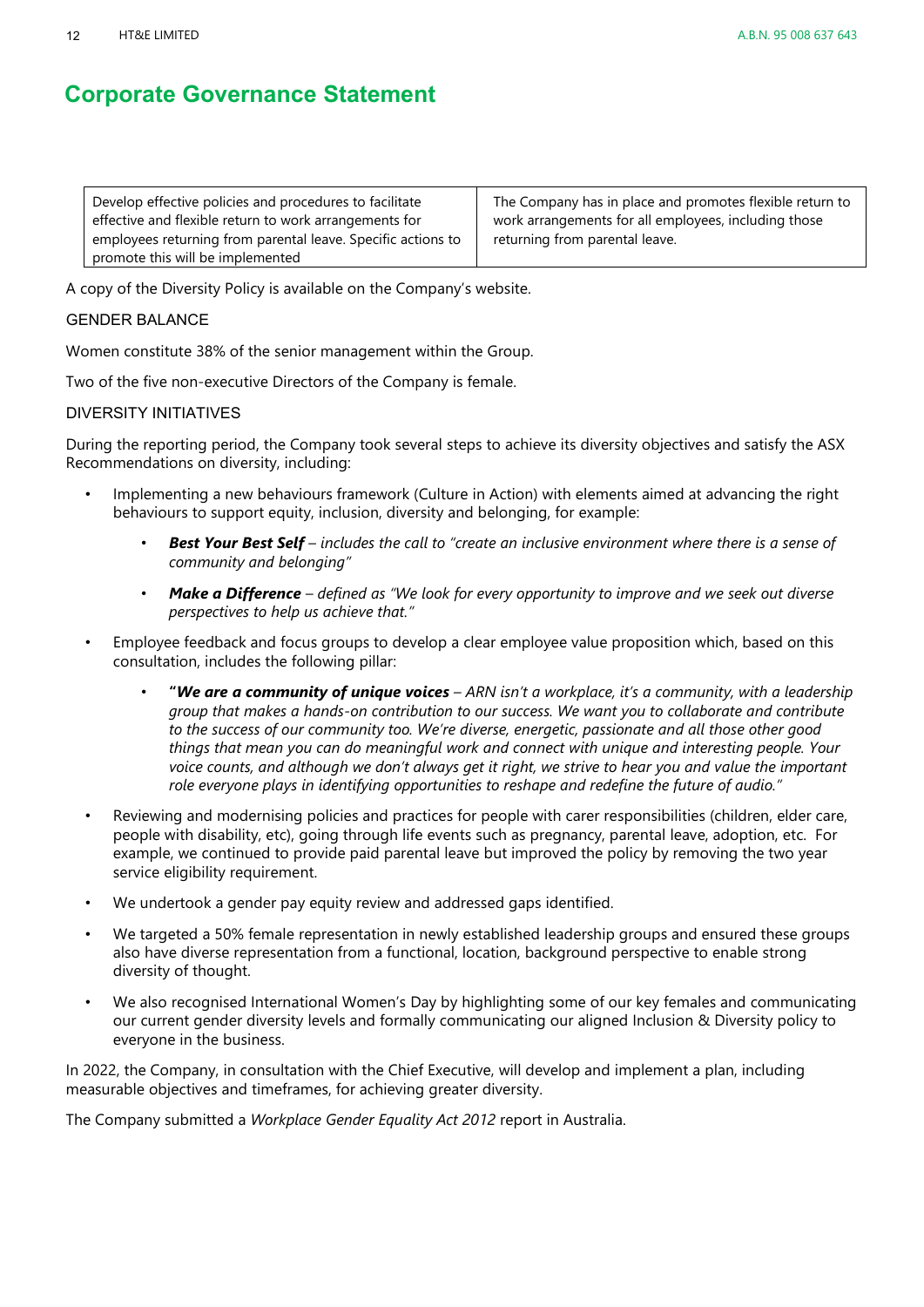#### <span id="page-12-0"></span>22. SATISFACTION OF ASX RECOMMENDATIONS

The Company has considered the best practices established by the ASX Recommendations and has complied with those ASX Recommendations for the entire reporting period, unless indicated otherwise. The extent to which the Company's corporate governance practices satisfy the ASX Recommendations are set out in the following table, listing the reference to the relevant paragraph in the Corporate Governance Statement and whether the Company complies:

| <b>ASX Recommendation</b> |                                                                                                                               | <b>Reference</b> | <b>Comply</b> |
|---------------------------|-------------------------------------------------------------------------------------------------------------------------------|------------------|---------------|
| Principle 1 /             |                                                                                                                               |                  |               |
|                           | Lay solid foundations for management and oversight                                                                            |                  |               |
| 1.1                       | A listed entity should have and disclose a board charter setting out:                                                         | 2, 6, 7, 8, 10   | Yes           |
|                           | (a) the respective roles and responsibilities of its board and management; and                                                |                  |               |
|                           | (b) those matters expressly reserved to the board and those delegated to                                                      |                  |               |
|                           | management.                                                                                                                   |                  |               |
| 1.2                       | A listed entity should:                                                                                                       | 3, 5, 11, , 15   | Yes           |
|                           | (a) undertake appropriate checks before appointing a director or senior                                                       |                  |               |
|                           | executive or putting someone forward for election as a director; and                                                          |                  |               |
|                           | (b) provide security holders with all material information in its possession                                                  |                  |               |
|                           | relevant to a decision on whether or not to elect or re-elect a director.                                                     |                  |               |
| 1.3                       | A listed entity should have a written agreement with each director and senior                                                 | 13               | Yes           |
|                           | executive setting out the terms of their appointment.                                                                         |                  |               |
| 1.4                       | The company secretary of a listed entity should be accountable directly to the board,                                         | $\boldsymbol{9}$ | Yes           |
|                           | through the chair, on all matters to do with the proper functioning of the board.                                             |                  |               |
| 1.5                       | A listed entity should:                                                                                                       | 21               | Yes.          |
|                           | (a) have and disclose a diversity policy;                                                                                     |                  |               |
|                           | (b) through its board or a committee of the board set measurable objectives for                                               |                  |               |
|                           | achieving gender diversity in the composition of its board, senior executives                                                 |                  |               |
|                           | and workforce generally; and                                                                                                  |                  |               |
|                           | disclose in relation to each reporting period:<br>(C)                                                                         |                  |               |
|                           | (1) the measurable objectives set for that period to achieve gender                                                           |                  |               |
|                           | diversity;                                                                                                                    |                  |               |
|                           | (2) the entity's progress towards achieving those objectives; and<br>$(3)$ either:                                            |                  |               |
|                           |                                                                                                                               |                  |               |
|                           | (A) the respective proportions of men and women on the board, in<br>senior executive positions and across the whole workforce |                  |               |
|                           | (including how the entity has defined "senior executive" for these                                                            |                  |               |
|                           | purposes); or                                                                                                                 |                  |               |
|                           | (B) if the entity is a "relevant employer" under the Workplace Gender                                                         |                  |               |
|                           | Equality Act, the entity's most recent "Gender Equality Indicators",                                                          |                  |               |
|                           | as defined in and published under that Act.                                                                                   |                  |               |
|                           | If the entity was in the S&P/ASX 300 Index at the commencement of the reporting                                               |                  |               |
|                           | period, the measurable objective for achieving gender diversity in the composition of                                         |                  |               |
|                           | its board should be to have not less than 30% of its directors of each gender within a                                        |                  |               |
|                           | specified period.                                                                                                             |                  |               |
| 1.6                       | A listed entity should:                                                                                                       | 12               | Yes           |
|                           | (a) have and disclose a process for periodically evaluating the performance of                                                |                  |               |
|                           | the board, its committees and individual directors; and                                                                       |                  |               |
|                           | (b) disclose for each reporting period whether a performance evaluation has                                                   |                  |               |
|                           | been undertaken in accordance with that process during or in respect of that                                                  |                  |               |
|                           | period.                                                                                                                       |                  |               |
| 1.7                       | A listed entity should:                                                                                                       | 15               | Yes           |
|                           | (a) have and disclose a process for evaluating the performance of its senior                                                  |                  |               |
|                           | executives at least once every reporting period; and                                                                          |                  |               |
|                           | (b) disclose for each reporting period whether a performance evaluation has                                                   |                  |               |
|                           | been undertaken in accordance with that process during or in respect of                                                       |                  |               |
|                           | that period.                                                                                                                  |                  |               |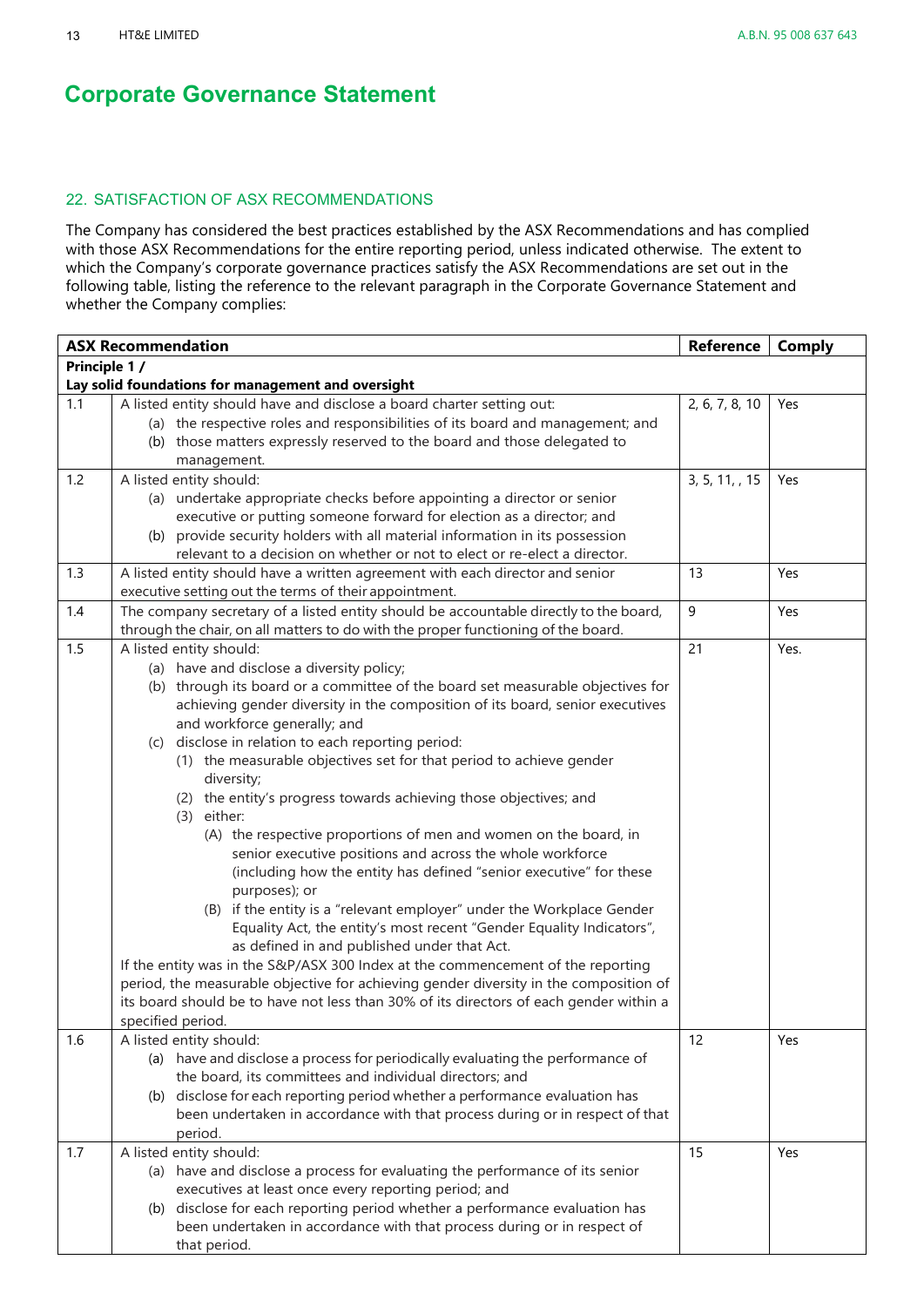|               | <b>ASX Recommendation</b>                                                                                           | <b>Reference</b> | <b>Comply</b> |
|---------------|---------------------------------------------------------------------------------------------------------------------|------------------|---------------|
| Principle 2 / |                                                                                                                     |                  |               |
|               | Structure the board to be effective and add value                                                                   |                  |               |
| 2.1           | The board of a listed entity should:                                                                                | 15               | Yes           |
|               | (a) have a nomination committee which:                                                                              |                  |               |
|               | has at least three members, a majority of whom are independent<br>(1)                                               |                  |               |
|               | directors; and                                                                                                      |                  |               |
|               | (2)<br>is chaired by an independent director,                                                                       |                  |               |
|               | and disclose:                                                                                                       |                  |               |
|               | the charter of the committee;<br>(3)                                                                                |                  |               |
|               | the members of the committee; and<br>(4)                                                                            |                  |               |
|               | as at the end of each reporting period, the number of times the<br>(5)                                              |                  |               |
|               | committee met throughout the period and the individual attendances                                                  |                  |               |
|               | of the members at those meetings; or                                                                                |                  |               |
|               | (b) if it does not have a nomination committee, disclose that fact and the processes                                |                  |               |
|               | it employs to address board succession issues and to ensure that the board has                                      |                  |               |
|               | the appropriate balance of skills, knowledge, experience, independence and                                          |                  |               |
|               | diversity to enable it to discharge its duties and responsibilities effectively.                                    |                  |               |
| 2.2           | A listed entity should have and disclose a board skills matrix setting out the mix of                               | 5                | Yes           |
| 2.3           | skills that the board currently has or is looking to achieve in its membership.<br>A listed entity should disclose: | 4, 11            | Yes           |
|               | (a) the names of the directors considered by the board to be independent                                            |                  |               |
|               | directors;                                                                                                          |                  |               |
|               | (b) if a director has an interest, position or relationship of the type described in Box                            |                  |               |
|               | 2.3 but the board is of the opinion that it does not compromise the                                                 |                  |               |
|               | independence of the director, the nature of the interest, position or relationship                                  |                  |               |
|               | in question and an explanation of why the board is of that opinion; and                                             |                  |               |
|               | (c) the length of service of each director.                                                                         |                  |               |
| $2.4$         | A majority of the board of a listed entity should be independent directors.                                         | 6, 11            | Yes           |
| 2.5           | The chair of the board of a listed entity should be an independent director and, in                                 | 6, 11            | Yes           |
|               | particular, should not be the same person as the CEO of the entity                                                  |                  |               |
| 2.6           | A listed entity should have a program for inducting new directors and for periodically                              | 5                | Yes           |
|               | reviewing whether there is a need for existing directors to undertake professional                                  |                  |               |
|               | development to maintain the skills and knowledge needed to perform their role as                                    |                  |               |
|               | directors effectively.                                                                                              |                  |               |
| Principle 3 / |                                                                                                                     |                  |               |
|               | Instil a culture of acting lawfully, ethically and responsibly                                                      |                  |               |
| 3.1           | A listed entity should articulate and disclose its values.                                                          | 20               | Yes           |
| 3.2           | A listed entity should:                                                                                             | 20               | Yes           |
|               | (a) have and disclose a code of conduct for its directors, senior executives and                                    |                  |               |
|               | employees; and                                                                                                      |                  |               |
|               | (b) ensure that the board or a committee of the board is informed of any material                                   |                  |               |
|               | breaches of that code.                                                                                              |                  |               |
| 3.3           | A listed entity should:                                                                                             | 20               | Yes           |
|               | (a) have and disclose a whistleblower policy; and                                                                   |                  |               |
|               | (b) ensure that the board or a committee of the board is informed of any material                                   |                  |               |
|               | incidents reported under that policy.                                                                               |                  |               |
| 3.4           | A listed entity should:                                                                                             | 20               | Yes           |
|               | (a) have and disclose an anti-bribery and corruption policy; and                                                    |                  |               |
|               | (b) ensure that the board or a committee of the board is informed of any material                                   |                  |               |
|               | breaches of that policy.                                                                                            |                  |               |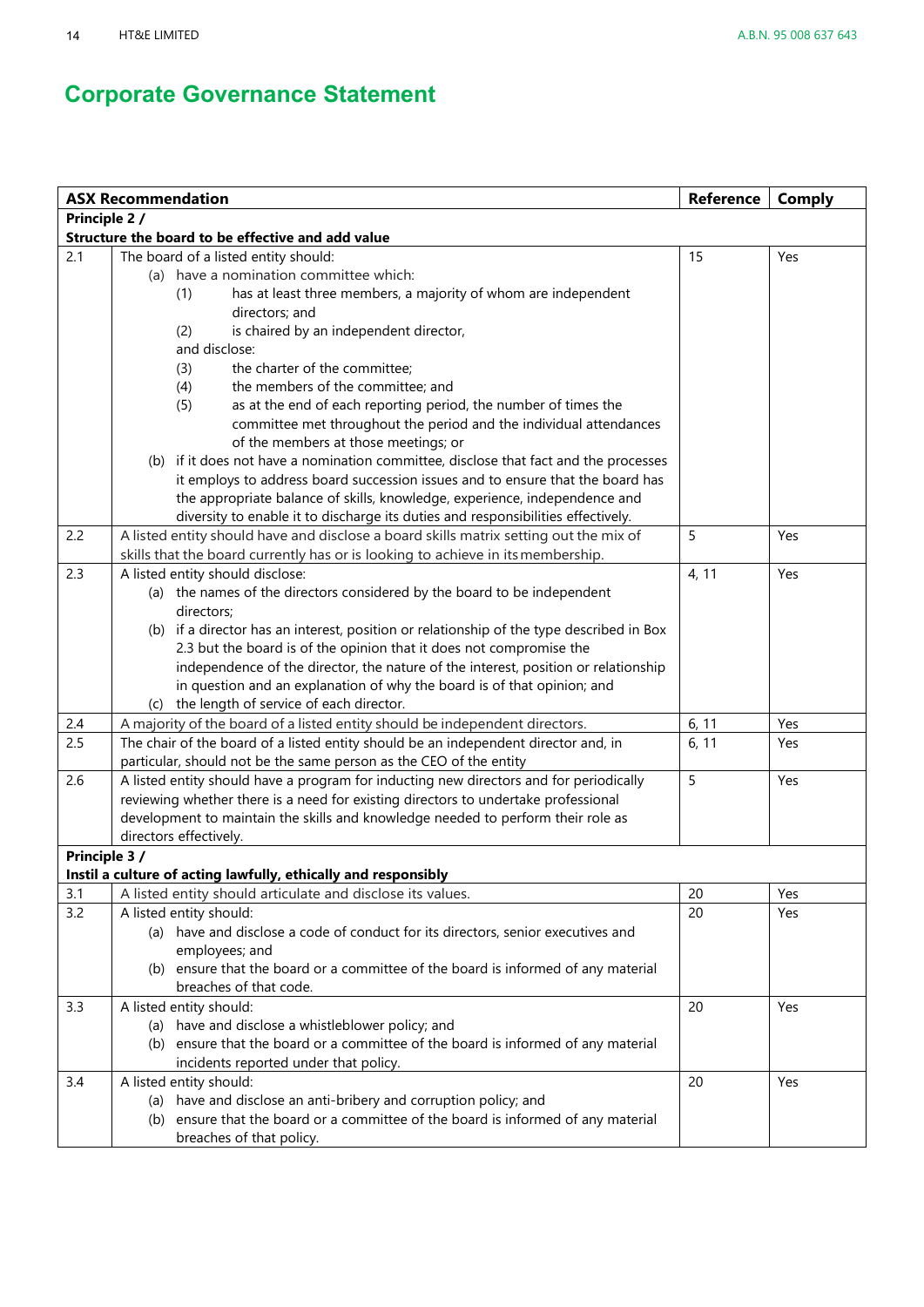|               | <b>ASX Recommendation</b>                                                                                                                     | Reference    | <b>Comply</b> |
|---------------|-----------------------------------------------------------------------------------------------------------------------------------------------|--------------|---------------|
| Principle 4 / |                                                                                                                                               |              |               |
|               | Safeguard the integrity of corporate reports                                                                                                  |              |               |
| 4.1           | The board of a listed entity should:                                                                                                          | 16           | Yes           |
|               | (a) have an audit committee which:                                                                                                            |              |               |
|               | (1) has at least three members, all of whom are non-executive directors and a                                                                 |              |               |
|               | majority of whom are independent directors; and                                                                                               |              |               |
|               | (2) is chaired by an independent director, who is not the chair of the board,                                                                 |              |               |
|               | and disclose:                                                                                                                                 |              |               |
|               | (3) the charter of the committee;                                                                                                             |              |               |
|               | (4) the relevant qualifications and experience of the members of the<br>committee; and                                                        |              |               |
|               | (5) in relation to each reporting period, the number of times the committee                                                                   |              |               |
|               | met throughout the period and the individual attendances of the members                                                                       |              |               |
|               | at those meetings; or                                                                                                                         |              |               |
|               | (b) if it does not have an audit committee, disclose that fact and the processes it                                                           |              |               |
|               | employs that independently verify and safeguard the integrity of its corporate                                                                |              |               |
|               | reporting, including the processes for the appointment and removal of the                                                                     |              |               |
|               | external auditor and the rotation of the audit engagement partner.                                                                            |              |               |
| 4.2           | The board of a listed entity should, before it approves the entity's financial statements for                                                 | 17           | Yes           |
|               | a financial period, receive from its CEO and CFO a declaration that, in their opinion, the                                                    |              |               |
|               | financial records of the entity have been properly maintained and that the financial                                                          |              |               |
|               | statements comply with the appropriate accounting standards and give a true and fair                                                          |              |               |
|               | view of the financial position and performance of the entity and that the opinion has                                                         |              |               |
|               | been formed on the basis of a sound system of risk management and internal control                                                            |              |               |
|               | which is operating effectively.                                                                                                               |              |               |
| 4.3           | A listed entity should disclose its process to verify the integrity of any periodic corporate                                                 | 17, 18       | Yes           |
|               | report it releases to the market that is not audited or reviewed by an external auditor.                                                      |              |               |
| Principle 5 / |                                                                                                                                               |              |               |
| 5.1           | Make timely and balanced disclosure                                                                                                           |              |               |
|               | A listed entity should have and disclose a written policy for complying with its continuous<br>disclosure obligations under listing rule 3.1. | 18           | Yes           |
| 5.2           | A listed entity should ensure that its board receives copies of all material market                                                           | 18           | Yes           |
|               | announcements promptly after they have been made.                                                                                             |              |               |
| 5.3           | A listed entity that gives a new and substantive investor or analyst presentation should                                                      | 18           | Yes           |
|               | release a copy of the presentation materials on the ASX Market Announcements Platform                                                         |              |               |
|               | ahead of the presentation.                                                                                                                    |              |               |
| Principle 6 / |                                                                                                                                               |              |               |
|               | Respect the rights of security holders                                                                                                        |              |               |
| 6.1           | A listed entity should provide information about itself and its governance to investors                                                       | $\mathbf{1}$ | Yes           |
|               | via its website.                                                                                                                              |              |               |
| 6.2           | A listed entity should have an investor relations program that facilitates effective two-                                                     | 18           | Yes           |
|               | way communication with investors.                                                                                                             |              |               |
| 6.3           | A listed entity should disclose how it facilitates and encourages participation at                                                            | 18           | Yes           |
|               | meetings of security holders.                                                                                                                 |              |               |
| 6.4           | A listed entity should ensure that all substantive resolutions at a meeting of security                                                       | 18           | Yes           |
|               | holders are decided by a poll rather than by a show of hands.                                                                                 |              |               |
| 6.5           | A listed entity should give security holders the option to receive communications                                                             | 18           | Yes           |
|               | from, and send communications to, the entity and its security registry electronically.                                                        |              |               |